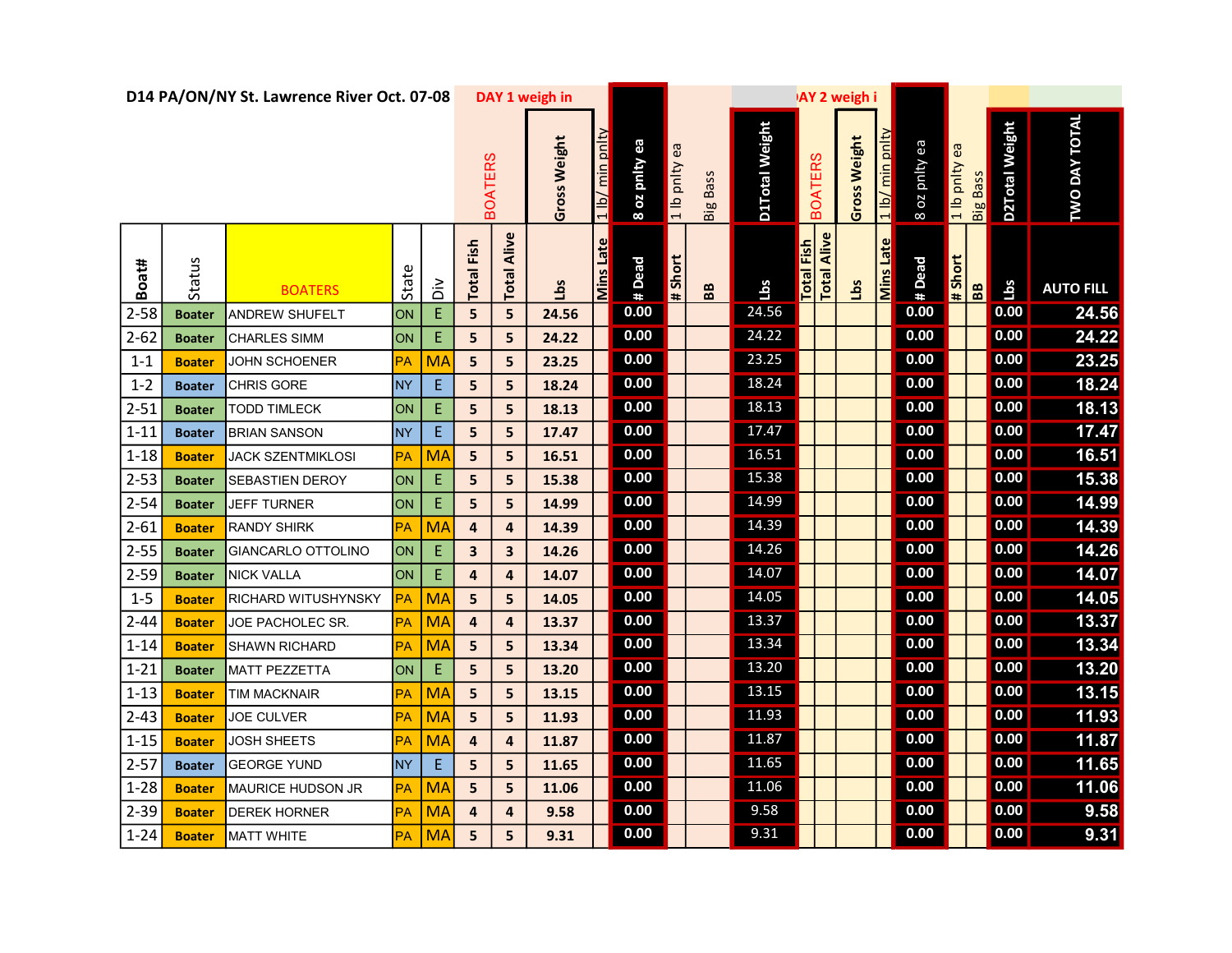| $1 - 31$ | <b>Boater</b> | DARYL STANKEWICH         | <b>PA</b> | <b>MA</b> | 5                       | 5                       | 9.18 | 0.00 |  | 9.18 |  |  | 0.00 |  | 0.00 | 9.18 |
|----------|---------------|--------------------------|-----------|-----------|-------------------------|-------------------------|------|------|--|------|--|--|------|--|------|------|
| $2 - 35$ | <b>Boater</b> | <b>RUSSELL WATKINS</b>   | ON        | E         | 5                       | 5                       | 8.92 | 0.00 |  | 8.92 |  |  | 0.00 |  | 0.00 | 8.92 |
| $1 - 9$  | <b>Boater</b> | <b>SEAN MCLAUGHLIN</b>   | ON        | E         | $\overline{2}$          | $\overline{2}$          | 8.67 | 0.00 |  | 8.67 |  |  | 0.00 |  | 0.00 | 8.67 |
| $1 - 3$  | <b>Boater</b> | <b>JEFF MANROSS</b>      | <b>PA</b> | <b>MA</b> | 5                       | 5                       | 8.44 | 0.00 |  | 8.44 |  |  | 0.00 |  | 0.00 | 8.44 |
| $2 - 36$ | <b>Boater</b> | <b>DONALD DICK</b>       | PA        | MA        | $\overline{2}$          | $\overline{2}$          | 7.26 | 0.00 |  | 7.26 |  |  | 0.00 |  | 0.00 | 7.26 |
| $2 - 32$ | <b>Boater</b> | <b>JOE RODRIGUES</b>     | ON        | E         | $\overline{2}$          | $\overline{2}$          | 7.21 | 0.00 |  | 7.21 |  |  | 0.00 |  | 0.00 | 7.21 |
| $2 - 46$ | <b>Boater</b> | <b>MITCH METCALF</b>     | PA        | MA        | $\overline{2}$          | $\overline{2}$          | 6.72 | 0.00 |  | 6.72 |  |  | 0.00 |  | 0.00 | 6.72 |
| $2 - 37$ | <b>Boater</b> | <b>GEORGE SALIBA</b>     | ON        | E         | $\overline{2}$          | $\overline{2}$          | 6.70 | 0.00 |  | 6.70 |  |  | 0.00 |  | 0.00 | 6.70 |
| $1 - 27$ | <b>Boater</b> | <b>GARRY WOODRUFF</b>    | <b>NY</b> | E         | $\overline{\mathbf{3}}$ | $\overline{\mathbf{3}}$ | 6.65 | 0.00 |  | 6.65 |  |  | 0.00 |  | 0.00 | 6.65 |
| $1 - 10$ | <b>Boater</b> | <b>MATTHEW DAVIS</b>     | PA        | <b>MA</b> | $\overline{2}$          | $\overline{2}$          | 5.37 | 0.00 |  | 5.37 |  |  | 0.00 |  | 0.00 | 5.37 |
| $1 - 19$ | <b>Boater</b> | <b>RYAN ANDERSON</b>     | <b>PA</b> | <b>MA</b> | $\overline{2}$          | $\overline{2}$          | 5.24 | 0.00 |  | 5.24 |  |  | 0.00 |  | 0.00 | 5.24 |
| $2 - 40$ | <b>Boater</b> | <b>DANIEL NICHOLAS</b>   | PA        | <b>MA</b> | $\overline{2}$          | $\overline{2}$          | 5.13 | 0.00 |  | 5.13 |  |  | 0.00 |  | 0.00 | 5.13 |
| $2 - 41$ | <b>Boater</b> | MICHAEL STRANAHAN        | <b>NY</b> | E.        | $\overline{\mathbf{2}}$ | $\overline{2}$          | 4.92 | 0.00 |  | 4.92 |  |  | 0.00 |  | 0.00 | 4.92 |
| $2 - 33$ | <b>Boater</b> | <b>KENNETH RAMSIER</b>   | <b>PA</b> | MA        | $\overline{2}$          | $\overline{2}$          | 4.87 | 0.00 |  | 4.87 |  |  | 0.00 |  | 0.00 | 4.87 |
| $1 - 12$ | <b>Boater</b> | <b>DAARON JOYNER</b>     | ON        | E         | $\overline{2}$          | $\overline{2}$          | 4.35 | 0.00 |  | 4.35 |  |  | 0.00 |  | 0.00 | 4.35 |
| $1 - 17$ | <b>Boater</b> | <b>MARK GRUSZKIEWICZ</b> | PA        | MA        | $\overline{2}$          | $\overline{2}$          | 4.10 | 0.00 |  | 4.10 |  |  | 0.00 |  | 0.00 | 4.10 |
| $1 - 30$ | <b>Boater</b> | <b>CASEY MAGARGLE</b>    | PA        | <b>MA</b> | $\overline{2}$          | $\overline{2}$          | 3.11 | 0.00 |  | 3.11 |  |  | 0.00 |  | 0.00 | 3.11 |
| $2 - 34$ | <b>Boater</b> | <b>BOB BRODY</b>         | PA        | <b>MA</b> | $\mathbf{1}$            | $\mathbf{1}$            | 2.97 | 0.00 |  | 2.97 |  |  | 0.00 |  | 0.00 | 2.97 |
| $2 - 52$ | <b>Boater</b> | ED COWAN                 | PA        | <b>MA</b> | $\overline{2}$          | $\overline{2}$          | 2.91 | 0.00 |  | 2.91 |  |  | 0.00 |  | 0.00 | 2.91 |
| $1 - 26$ | <b>Boater</b> | <b>JOSEPH BOOKER</b>     | PA        | <b>MA</b> | $\mathbf{1}$            | $\mathbf{1}$            | 2.02 | 0.00 |  | 2.02 |  |  | 0.00 |  | 0.00 | 2.02 |
| $2 - 50$ | <b>Boater</b> | TOM LUCIANO              | <b>NY</b> | E         | $\mathbf{1}$            | $\mathbf{1}$            | 1.67 | 0.00 |  | 1.67 |  |  | 0.00 |  | 0.00 | 1.67 |
| $1 - 4$  | <b>Boater</b> | JOHN D. KOPP             | PA        | MA        | $\mathbf 0$             | $\mathbf{0}$            | 0.00 | 0.00 |  | 0.00 |  |  | 0.00 |  | 0.00 | 0.00 |
| $1-6$    | <b>Boater</b> | <b>DEREK LANDRY</b>      | ON        | E         | $\mathbf{0}$            | $\mathbf{0}$            | 0.00 | 0.00 |  | 0.00 |  |  | 0.00 |  | 0.00 | 0.00 |
| $1 - 7$  | <b>Boater</b> | <b>SCOTT SHERIDAN</b>    | ON        | E         | $\mathbf 0$             | $\mathbf{0}$            | 0.00 | 0.00 |  | 0.00 |  |  | 0.00 |  | 0.00 | 0.00 |
| $1 - 8$  | <b>Boater</b> | <b>MITCH HEATON</b>      | <b>PA</b> | <b>MA</b> | $\mathbf{0}$            | $\mathbf{0}$            | 0.00 | 0.00 |  | 0.00 |  |  | 0.00 |  | 0.00 | 0.00 |
| $1 - 16$ | <b>Boater</b> | <b>RICHARD WRIGHT</b>    | PA        | <b>MA</b> | $\mathbf 0$             | $\mathbf{0}$            | 0.00 | 0.00 |  | 0.00 |  |  | 0.00 |  | 0.00 | 0.00 |
| $1 - 20$ | <b>Boater</b> | <b>FISHER STEWART</b>    | PA        | <b>MA</b> | $\mathbf{0}$            | $\mathbf{0}$            | 0.00 | 0.00 |  | 0.00 |  |  | 0.00 |  | 0.00 | 0.00 |
| $1 - 22$ | <b>Boater</b> | JESSE KRALL              | <b>ON</b> | E         | $\mathbf{0}$            | $\bf{0}$                | 0.00 | 0.00 |  | 0.00 |  |  | 0.00 |  | 0.00 | 0.00 |
| $1 - 23$ | <b>Boater</b> | <b>JAMES DEHOOG</b>      | ON        | E         | $\mathbf{0}$            | $\mathbf{0}$            | 0.00 | 0.00 |  | 0.00 |  |  | 0.00 |  | 0.00 | 0.00 |
| $1 - 25$ | <b>Boater</b> | <b>CHRIS EPISCOPO</b>    | <b>PA</b> | MA        | $\mathbf{0}$            | $\mathbf{0}$            | 0.00 | 0.00 |  | 0.00 |  |  | 0.00 |  | 0.00 | 0.00 |
| $1 - 29$ | <b>Boater</b> | <b>JOSHUA W. HOSHOUR</b> | <b>PA</b> | MA        | $\mathbf{0}$            | $\mathbf{0}$            | 0.00 | 0.00 |  | 0.00 |  |  | 0.00 |  | 0.00 | 0.00 |
| $2 - 38$ | <b>Boater</b> | CHRISTOPHER J. WILSON FA |           | <b>MA</b> | $\mathbf{0}$            | $\bf{0}$                | 0.00 | 0.00 |  | 0.00 |  |  | 0.00 |  | 0.00 | 0.00 |
| $2 - 42$ | <b>Boater</b> | <b>SCOTT DUTTERA</b>     | PA        | <b>MA</b> | $\mathbf{0}$            | $\mathbf{0}$            | 0.00 | 0.00 |  | 0.00 |  |  | 0.00 |  | 0.00 | 0.00 |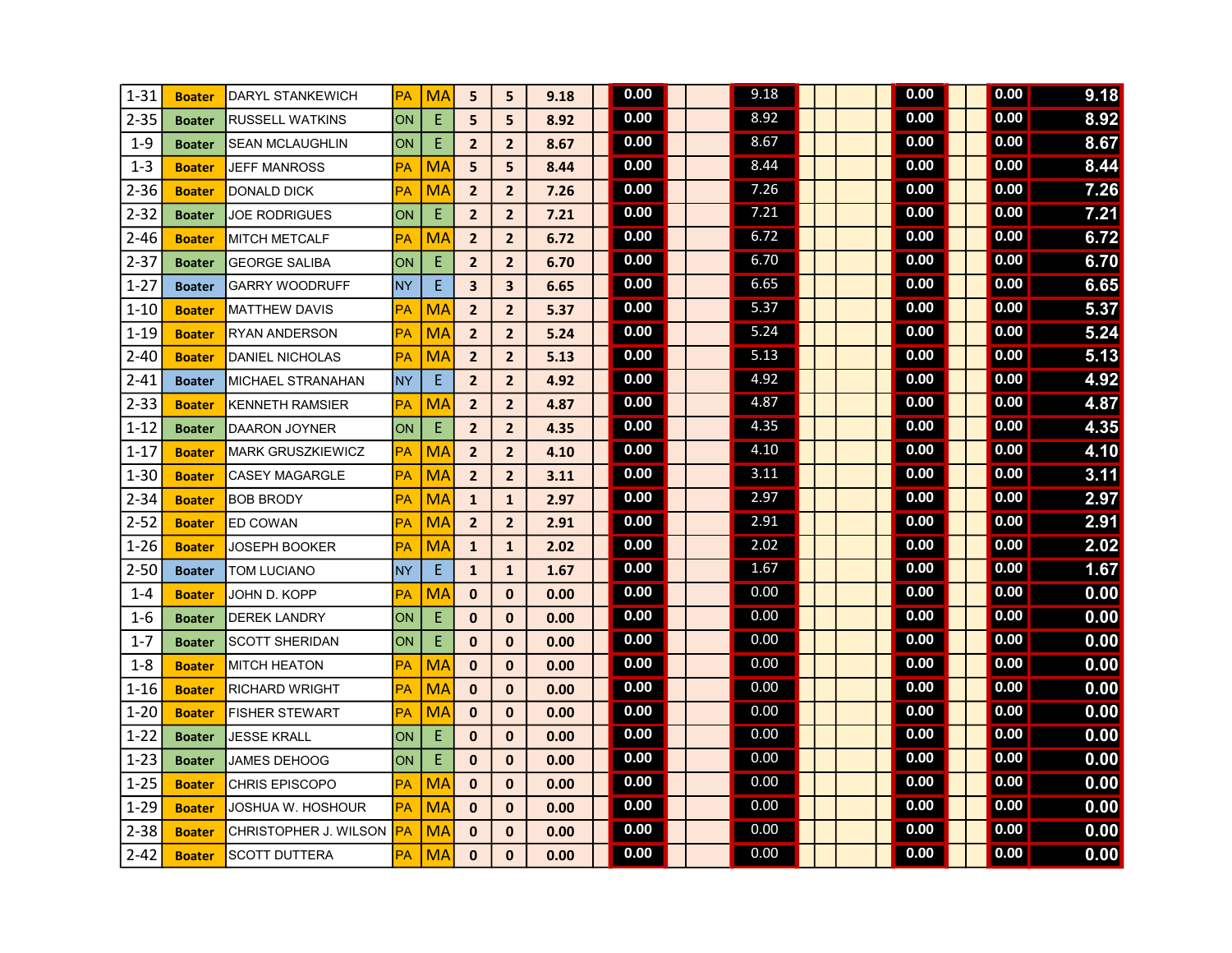| $2 - 45$ | <b>Boater</b> | <b>THOMAS HAFNER</b>      | <b>PA</b>     | <b>MA</b> | $\mathbf{0}$        | $\mathbf{0}$ | 0.00   | 0.00 |                   | 0.00   |                | 0.00  | 0.00 | 0.00   |
|----------|---------------|---------------------------|---------------|-----------|---------------------|--------------|--------|------|-------------------|--------|----------------|-------|------|--------|
| $2 - 47$ | <b>Boater</b> | <b>BARRY BURFORD</b>      | <b>PA</b>     | <b>MA</b> | $\mathbf{0}$        | 0            | 0.00   | 0.00 |                   | 0.00   |                | 0.00  | 0.00 | 0.00   |
| $2 - 48$ | <b>Boater</b> | <b>MIKE SMITH</b>         | <b>PA</b>     | <b>MA</b> | $\mathbf 0$         | $\mathbf{0}$ | 0.00   | 0.00 |                   | 0.00   |                | 0.00  | 0.00 | 0.00   |
| $2 - 49$ | <b>Boater</b> | <b>MATT JAPCHEN</b>       | <b>PA</b>     | <b>MA</b> | $\mathbf{0}$        | $\mathbf{0}$ | 0.00   | 0.00 |                   | 0.00   |                | 0.00  | 0.00 | 0.00   |
| $2 - 56$ | <b>Boater</b> | <b>TONY DORMAN</b>        | PA            | <b>MA</b> | $\mathbf 0$         | $\mathbf{0}$ | 0.00   | 0.00 |                   | 0.00   |                | 0.00  | 0.00 | 0.00   |
| $2 - 60$ | <b>Boater</b> | <b>RON BANE</b>           | <b>PA</b>     | <b>MA</b> | $\mathbf{0}$        | $\mathbf{0}$ | 0.00   | 0.00 |                   | 0.00   |                | 0.00  | 0.00 | 0.00   |
|          |               |                           | <b>TOTALS</b> |           |                     | 157 157      | 464.39 |      |                   | 464.39 | $0 \t0 \t0.00$ |       | 0.00 | 464.39 |
|          |               | <b>RANGER CUP WINNER:</b> |               |           | <b>CHARLES SIMM</b> |              |        |      |                   |        |                |       |      |        |
|          |               | <b>STATE PRIDE</b>        |               |           |                     |              |        |      |                   |        |                |       |      |        |
|          |               | TOP 4 each state          |               |           |                     |              | Total  |      | <b>TEAM TOTAL</b> |        |                |       |      |        |
| $2 - 56$ | <b>Boater</b> | <b>TONY DORMAN</b>        | <b>PA</b>     | <b>MA</b> |                     |              | 0.001  |      |                   |        |                |       |      |        |
| $2 - 44$ | <b>Boater</b> | JOE PACHOLEC SR.          | <b>PA</b>     | <b>MA</b> |                     |              | 13.37  |      |                   |        |                |       |      |        |
| $1 - 26$ | <b>Boater</b> | <b>JOSEPH BOOKER</b>      | <b>PA</b>     | <b>MA</b> |                     |              | 2.02   |      |                   |        |                |       |      |        |
| $2 - 34$ | <b>Boater</b> | <b>BOB BRODY</b>          | <b>PA</b>     | <b>MA</b> |                     |              | 2.97   |      |                   | 18.36  |                | 42.03 |      | 60.39  |
| $2 - 62$ | <b>Boater</b> | <b>CHARLES SIMM</b>       | lon           | E.        |                     |              | 24.22  |      |                   |        |                |       |      |        |
| $2 - 58$ | <b>Boater</b> | <b>ANDREW SHUFELT</b>     | ION           | E.        |                     |              | 24.56  |      |                   |        |                |       |      |        |
| $2 - 51$ | <b>Boater</b> | <b>TODD TIMLECK</b>       | <b>ON</b>     | E.        |                     |              | 18.13  |      |                   |        |                |       |      |        |
| $2 - 35$ | <b>Boater</b> | <b>RUSSELL WATKINS</b>    | lon           | E.        |                     |              | 8.92   |      |                   | 75.83  |                | 33.94 |      | 109.77 |
| $2 - 50$ | <b>Boater</b> | <b>TOM LUCIANO</b>        | <b>NY</b>     | E.        |                     |              | 1.67   |      |                   |        |                |       |      |        |
| $2 - 41$ | <b>Boater</b> | <b>MICHAEL STRANAHAN</b>  | <b>NY</b>     | E.        |                     |              | 4.92   |      |                   |        |                |       |      |        |
| $1 - 27$ | <b>Boater</b> | <b>IGARRY WOODRUFF</b>    | <b>NY</b>     | E.        |                     |              | 6.65   |      |                   |        |                |       |      |        |
| $1 - 2$  | <b>Boater</b> | <b>CHRIS GORE</b>         | <b>NY</b>     | E.        |                     |              | 18.24  |      |                   | 31.48  |                | 35.38 |      | 66.86  |
|          |               |                           |               |           |                     |              |        |      |                   |        |                |       |      |        |
|          |               |                           |               |           |                     |              |        |      |                   |        |                |       |      |        |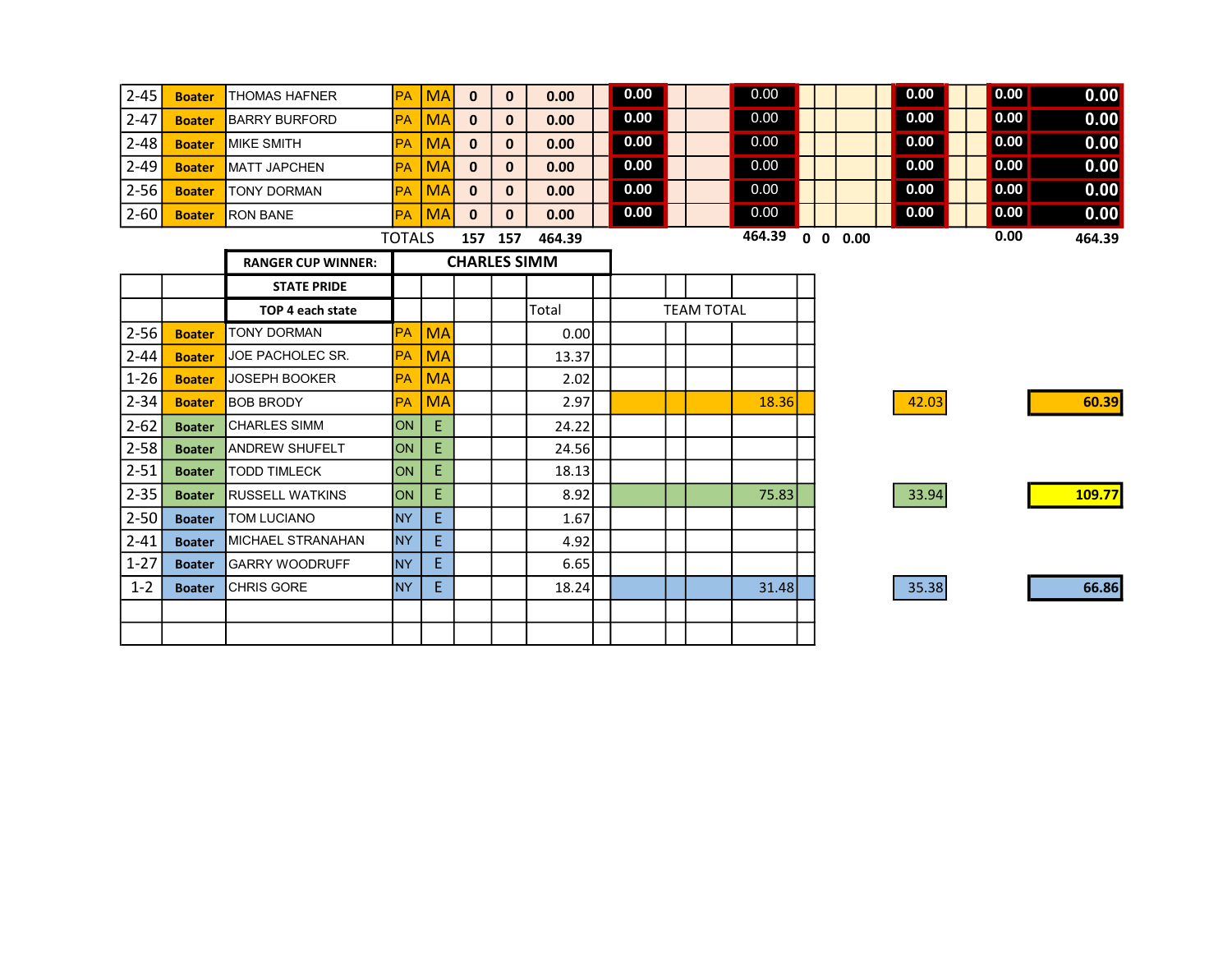| D14 PA/ON/NY St. Lawrence River Oct. 07-08 |                 |                    |                                          |                |                   |                   |                | DAY 1 weigh in               |                  |               |                 |                 |            | <b>DAY 2 weig</b>          |                 |               |               |          |                |                      |                  |
|--------------------------------------------|-----------------|--------------------|------------------------------------------|----------------|-------------------|-------------------|----------------|------------------------------|------------------|---------------|-----------------|-----------------|------------|----------------------------|-----------------|---------------|---------------|----------|----------------|----------------------|------------------|
|                                            |                 |                    |                                          |                | Co-Anglers        |                   | Gross Weight   | min pnlty<br>1 <sub>lb</sub> | 8 oz pnity ea    | 1 lb pnlty ea | <b>Big Bass</b> | D1 Total Weight | Co-Anglers | Gross Weight               | 1 lb/ min pnlty | 8 oz pnity ea | 1 lb pnlty ea | Big Bass | D2Total Weight | <b>TWO DAY TOTAL</b> |                  |
| D1 Boat#                                   | D2Boat#         | Status             | <b>CO-ANGLERS</b>                        | State          | $\dot{\tilde{a}}$ | <b>Total Fish</b> | Alive<br>Total | <b>Lbs</b>                   | <b>Mins Late</b> | # Dead        | # Short         | BB              | sqq        | TOTAL FISH<br><b>TOTAL</b> | LBS             | Mins Late     | # Dead        | # Short  | B <sub>B</sub> | 14s                  | <b>AUTO FILL</b> |
| $1 - 7$                                    |                 | 2-14 CoAngler      | <b>COLTON SOWERS</b>                     | PA             | <b>MA</b>         | 5                 | 5              | 19.41                        |                  | 0.00          |                 |                 | 19.41      |                            |                 |               | 0.00          |          |                | 0.00                 | 19.41            |
|                                            |                 | 2-58 1-35 CoAngler | <b>BRETT DALRYMPLE</b>                   | PA             | <b>MA</b>         | 5                 | 5              | 18.66                        |                  | 0.00          |                 |                 | 18.66      |                            |                 |               | 0.00          |          |                | 0.00                 | 18.66            |
| $2-49$ 1-37                                |                 |                    | <b>CoAngler</b> BILLY HINES              | PA             | <b>MA</b>         | 5                 | 5              | 16.77                        |                  | 0.00          |                 |                 | 16.77      |                            |                 |               | 0.00          |          |                | 0.00                 | 16.77            |
|                                            |                 |                    | 1-13 2-26 CoAngler WILL MCFARLANE        | ON             | E                 | 5                 | 5              | 15.88                        |                  | 0.00          |                 |                 | 15.88      |                            |                 |               | 0.00          |          |                | 0.00                 | 15.88            |
| $2 - 40$ 1-47                              |                 |                    | <b>CoAngler</b> DAVID DUMAS              | N <sub>Y</sub> | E                 | 5                 | 5              | 13.89                        |                  | 0.00          |                 |                 | 13.89      |                            |                 |               | 0.00          |          |                | 0.00                 | 13.89            |
|                                            | $2 - 36$ 1 - 62 | <b>CoAngler</b>    | SAMUEL NOEL JR                           | PA             | <b>MA</b>         | $\overline{4}$    | $\overline{4}$ | 13.10                        |                  | 0.00          |                 |                 | 13.10      |                            |                 |               | 0.00          |          |                | 0.00                 | 13.10            |
|                                            |                 |                    | 2-33 1-60 <b>CoAngler</b> NICHOLAS YEUNG | ON             | E                 | $\overline{4}$    | 4              | 12.67                        |                  | 0.00          |                 |                 | 12.67      |                            |                 |               | 0.00          |          |                | 0.00                 | 12.67            |
|                                            |                 |                    | 2-52 1-45 CoAngler HARRY MILES           | PA             | <b>MA</b>         | $\overline{4}$    | $\overline{4}$ | 12.20                        |                  | 0.00          |                 |                 | 12.20      |                            |                 |               | 0.00          |          |                | 0.00                 | 12.20            |
| $2-47$ 1-61                                |                 |                    | <b>CoAngler JAYSON SALIBA</b>            | ON             | E                 | 5                 | 5              | 12.08                        |                  | 0.00          |                 |                 | 12.08      |                            |                 |               | 0.00          |          |                | 0.00                 | 12.08            |
|                                            | $2-53$ 1-52     |                    | CoAngler JOE PACHOLEC JR.                | PA             | <b>MA</b>         | 5                 | $\overline{4}$ | 12.21                        |                  | 0.50          |                 |                 | 11.71      |                            |                 |               | 0.00          |          |                | 0.00                 | 11.71            |
| $2 - 50$ 1-57                              |                 | <b>CoAngler</b>    | DAVE KOZLANSKY                           | <b>PA</b>      | <b>MA</b>         | 5                 | 5              | 11.36                        |                  | 0.00          |                 |                 | 11.36      |                            |                 |               | 0.00          |          |                | 0.00                 | 11.36            |
|                                            | $2 - 55$ 1-41   | <b>CoAngler</b>    | <b>COLTON HIGGINS</b>                    | PA             | <b>MA</b>         | 5                 | 5              | 9.77                         |                  | 0.00          |                 |                 | 9.77       |                            |                 |               | 0.00          |          |                | 0.00                 | 9.77             |
| $2-57$ 1-43                                |                 | <b>CoAngler</b>    | DANIEL PETERSON                          | PA             | <b>MA</b>         | 5                 | 5              | 9.56                         |                  | 0.00          |                 |                 | 9.56       |                            |                 |               | 0.00          |          |                | 0.00                 | 9.56             |
|                                            | $2-62$ 1-53     |                    | <b>CoAngler</b> JOSIAH HOEFLER           | PA             | <b>MA</b>         | $\overline{4}$    | $\overline{4}$ | 9.52                         |                  | 0.00          |                 |                 | 9.52       |                            |                 |               | 0.00          |          |                | 0.00                 | 9.52             |
| $1 - 1$                                    | $2 - 28$        |                    | CoAngler ANDRE DUQUESNAY                 | <b>NY</b>      | E.                | $\overline{2}$    | $\overline{2}$ | 9.20                         |                  | 0.00          |                 |                 | 9.20       |                            |                 |               | 0.00          |          |                | 0.00                 | 9.20             |
|                                            | $2-44$ 1-42     |                    | <b>CoAngler</b> PATRICK WONG             | ON             | E                 | 5                 | 5              | 9.19                         |                  | 0.00          |                 |                 | 9.19       |                            |                 |               | 0.00          |          |                | 0.00                 | 9.19             |
| $1-14$ 2-17                                |                 |                    | <b>CoAngler LUKE MUSTO</b>               | <b>NY</b>      | E.                | $\overline{4}$    | $\overline{a}$ | 7.58                         |                  | 0.00          |                 |                 | 7.58       |                            |                 |               | 0.00          |          |                | 0.00                 | 7.58             |
| $2-43$ 1-44                                |                 |                    | <b>CoAngler</b> ROB YOUNG                | ON             | Е                 | $\overline{3}$    | $\overline{3}$ | 7.40                         |                  | 0.00          |                 |                 | 7.40       |                            |                 |               | 0.00          |          |                | 0.00                 | 7.40             |
|                                            |                 |                    | 2-41 1-54 CoAngler RON TAYLOR            | PA             | <b>MA</b>         | $\overline{2}$    | $\overline{2}$ | 6.82                         |                  | 0.00          |                 |                 | 6.82       |                            |                 |               | 0.00          |          |                | 0.00                 | 6.82             |
|                                            |                 |                    | 1-15 2-19 CoAngler WENDY WONG            | ON             | Е                 | $\overline{2}$    | $\overline{2}$ | 6.70                         |                  | 0.00          |                 |                 | 6.70       |                            |                 |               | 0.00          |          |                | 0.00                 | 6.70             |
|                                            |                 |                    | 1-9 2-22 CoAngler LUIS JIMENEZ           | PA             | MA                | 2 <sup>2</sup>    | $\overline{2}$ | 6.60                         |                  | 0.00          |                 |                 | 6.60       |                            |                 |               | 0.00          |          |                | $\vert 0.00 \vert$   | 6.60             |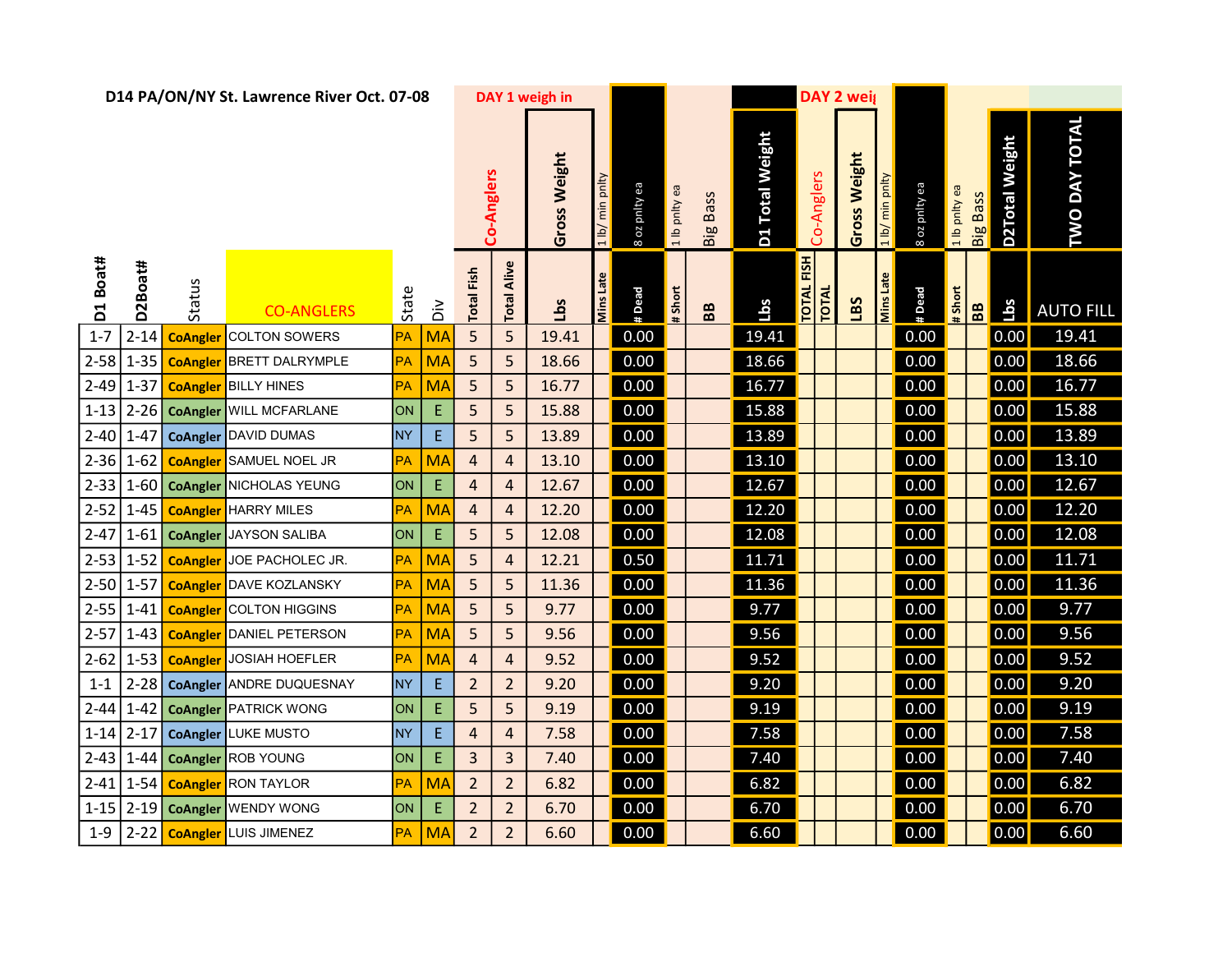| $2 - 37$ | $1 - 32$ | <b>CoAngler</b> | SCOTT HILEMAN                | РA        | <b>MA</b> | $\mathbf{1}$   | $\mathbf{1}$   | 6.19 | 0.00 | 6.19 | 0.00 | 0.00           | 6.19 |
|----------|----------|-----------------|------------------------------|-----------|-----------|----------------|----------------|------|------|------|------|----------------|------|
| $1 - 24$ | $2 - 16$ | <b>CoAngler</b> | <b>CHAD WOLFE</b>            | PA        | <b>MA</b> | $\overline{4}$ | $\overline{4}$ | 5.79 | 0.00 | 5.79 | 0.00 | 0.00           | 5.79 |
| $1 - 4$  | $2 - 24$ | <b>CoAngler</b> | <b>DAVE WILT</b>             | РA        | <b>MA</b> | $\overline{2}$ | $\overline{2}$ | 5.75 | 0.00 | 5.75 | 0.00 | 0.00           | 5.75 |
| $1 - 10$ | $2 - 15$ | <b>CoAngler</b> | <b>GARRETT GEIGER</b>        | PA        | <b>MA</b> | $\overline{2}$ | $\overline{2}$ | 5.31 | 0.00 | 5.31 | 0.00 | 0.00           | 5.31 |
| $2 - 34$ | $1-50$   | <b>CoAngler</b> | DERRICK VORICCI              | <b>PA</b> | <b>MA</b> | $\mathbf{1}$   | $\mathbf{1}$   | 5.02 | 0.00 | 5.02 | 0.00 | 0.00           | 5.02 |
| $1 - 3$  | $2 - 10$ | <b>CoAngler</b> | JASON ADAMSON                | ON        | E         | $\overline{4}$ | 4              | 4.83 | 0.00 | 4.83 | 0.00 | 0.00           | 4.83 |
| $1 - 11$ | $2 - 27$ | <b>CoAngler</b> | <b>SCOTT CARLISLE</b>        | <b>PA</b> | <b>MA</b> | 3              | 3              | 4.83 | 0.00 | 4.83 | 0.00 | $\boxed{0.00}$ | 4.83 |
| $1 - 28$ | $2 - 1$  | <b>CoAngler</b> | FREDERICK CHILLUFFO          | <b>NY</b> | E         | $\overline{2}$ | $\overline{2}$ | 4.71 | 0.00 | 4.71 | 0.00 | 0.00           | 4.71 |
| $1 - 16$ | $2 - 5$  | <b>CoAngler</b> | <b>WAI CHO TANG</b>          | ON        | Е         | 3              | 3              | 4.27 | 0.00 | 4.27 | 0.00 | 0.00           | 4.27 |
| $1 - 17$ | $2 - 31$ | <b>CoAngler</b> | MIKE MURPHY                  | ON        | E         | $\mathbf{1}$   | $\mathbf{1}$   | 3.87 | 0.00 | 3.87 | 0.00 | 0.00           | 3.87 |
| $1 - 23$ | $2 - 21$ | <b>CoAngler</b> | <b>JAMES T. WILKINS</b>      | PA        | <b>MA</b> | $\mathbf{1}$   | $\mathbf{1}$   | 3.58 | 0.00 | 3.58 | 0.00 | 0.00           | 3.58 |
| $1 - 5$  | $2 - 20$ | <b>CoAngler</b> | AARON VELLA                  | ON        | E         | $\mathbf{1}$   | $\mathbf{1}$   | 2.88 | 0.00 | 2.88 | 0.00 | 0.00           | 2.88 |
| $1 - 27$ | $2 - 30$ | <b>CoAngler</b> | DAVID DORMAN                 | РA        | <b>MA</b> | $\mathbf{1}$   | $\mathbf{1}$   | 2.32 | 0.00 | 2.32 | 0.00 | 0.00           | 2.32 |
| $1 - 12$ | $2 - 8$  | <b>CoAngler</b> | HUNTER BRUNER                | <b>PA</b> | <b>MA</b> | $\overline{2}$ | $\overline{2}$ | 2.28 | 0.00 | 2.28 | 0.00 | 0.00           | 2.28 |
| $1 - 2$  | $2 - 9$  | <b>CoAngler</b> | ED ROSENBERGER               | РA        | <b>MA</b> | $\mathbf{1}$   | $\mathbf{1}$   | 2.18 | 0.00 | 2.18 | 0.00 | 0.00           | 2.18 |
| $2 - 51$ | 1-46     | <b>CoAngler</b> | <b>KADE WESNER</b>           | PA        | <b>MA</b> | $\mathbf{1}$   | $\mathbf{1}$   | 2.07 | 0.00 | 2.07 | 0.00 | 0.00           | 2.07 |
| $2 - 45$ | $1 - 51$ | <b>CoAngler</b> | <b>NATHAN COTE</b>           | PA        | <b>MA</b> | $\mathbf{1}$   | $\mathbf{1}$   | 1.77 | 0.00 | 1.77 | 0.00 | 0.00           | 1.77 |
| $1 - 21$ | $2 - 25$ | <b>CoAngler</b> | <b>BILL BURNSIDE</b>         | PA        | <b>MA</b> | $\mathbf{1}$   | $\mathbf{1}$   | 1.68 | 0.00 | 1.68 | 0.00 | 0.00           | 1.68 |
| $1 - 25$ | $2 - 7$  | <b>CoAngler</b> | <b>JOHN HENNING</b>          | PA        | <b>MA</b> | $\mathbf{1}$   | $\mathbf{1}$   | 1.35 | 0.00 | 1.35 | 0.00 | 0.00           | 1.35 |
| $1-6$    | $2 - 6$  | <b>CoAngler</b> | <b>RONALD LIVERS</b>         | PA        | <b>MA</b> | $\pmb{0}$      | $\mathbf{0}$   | 0.00 | 0.00 | 0.00 | 0.00 | 0.00           | 0.00 |
| $1 - 8$  | $2 - 29$ | <b>CoAngler</b> | PHILIP R. SULLIVAN           | PA        | <b>MA</b> | $\mathbf 0$    | 0              | 0.00 | 0.00 | 0.00 | 0.00 | 0.00           | 0.00 |
| $1 - 18$ | $2 - 13$ | <b>CoAngler</b> | RICH AASEN                   | ON        | E         | $\mathbf 0$    | $\mathbf{0}$   | 0.00 | 0.00 | 0.00 | 0.00 | 0.00           | 0.00 |
| $1 - 19$ | $2 - 2$  | <b>CoAngler</b> | STEPHEN KOCH                 | РA        | <b>MA</b> | $\mathbf 0$    | 0              | 0.00 | 0.00 | 0.00 | 0.00 | 0.00           | 0.00 |
| $1 - 20$ | $2 - 11$ | <b>CoAngler</b> | <b>JAY NEWSOME</b>           | PA        | <b>MA</b> | $\mathbf 0$    | $\mathbf{0}$   | 0.00 | 0.00 | 0.00 | 0.00 | 0.00           | 0.00 |
| $1 - 22$ | $2 - 12$ | <b>CoAngler</b> | <b>JIM STRUBLE</b>           | РA        | <b>MA</b> | $\mathbf 0$    | $\mathbf{0}$   | 0.00 | 0.00 | 0.00 | 0.00 | 0.00           | 0.00 |
| $1 - 26$ | $2 - 18$ | <b>CoAngler</b> | MIKE GIRADI                  | <b>PA</b> | <b>MA</b> | $\pmb{0}$      | 0              | 0.00 | 0.00 | 0.00 | 0.00 | 0.00           | 0.00 |
| $1 - 29$ | $2 - 4$  | <b>CoAngler</b> | <b>JARED BURROWS</b>         | PA        | <b>MA</b> | $\Omega$       | $\Omega$       | 0.00 | 0.00 | 0.00 | 0.00 | 0.00           | 0.00 |
| 1-30     | $2 - 23$ | <b>CoAngler</b> | DAVE CIARLETTA               | РA        | <b>MA</b> | $\mathbf 0$    | 0              | 0.00 | 0.00 | 0.00 | 0.00 | 0.00           | 0.00 |
| $1 - 31$ | $2 - 3$  |                 | <b>CoAngler STEPHEN KING</b> | ON        | Ε         | $\pmb{0}$      | $\mathbf 0$    | 0.00 | 0.00 | 0.00 | 0.00 | 0.00           | 0.00 |
| $2 - 32$ | $1 - 58$ | <b>CoAngler</b> | <b>JOHN RUPP</b>             | РA        | MA        | $\pmb{0}$      | $\mathbf{0}$   | 0.00 | 0.00 | 0.00 | 0.00 | 0.00           | 0.00 |
| $2 - 35$ | $1 - 38$ | <b>CoAngler</b> | <b>GARY LAIRD</b>            | <b>PA</b> | <b>MA</b> | $\mathbf 0$    | 0              | 0.00 | 0.00 | 0.00 | 0.00 | 0.00           | 0.00 |